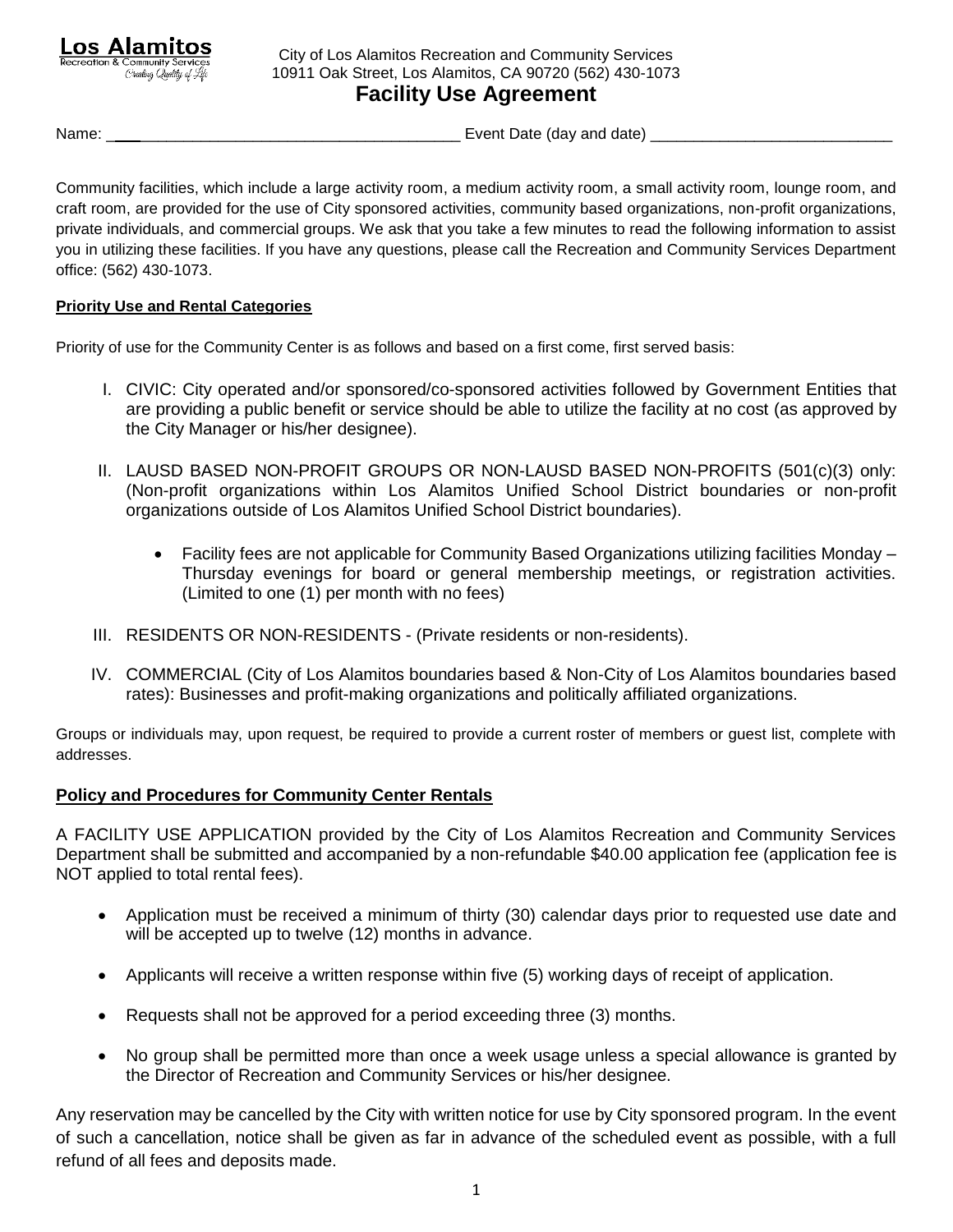## **A. Policy Statement**

- 1. The purpose of the Facility Use Agreement is to ensure that City facilities are utilized for meetings and activities which are recreational, social, educational, or civic in nature, offering services of interest and need to the community. Interpretation of any facility policy shall be made by the Director of Recreation and Community Services or a designated representative.
- 2. The use of City facilities requires a contract, indemnification agreement and facility use agreement. Contracts and facility use agreements are issued in accordance with the policies outlined below, as established by the City Council, Parks, Recreation & Cultural Arts Commission, and the City.

### **B. Application Information**

- 1. A facility use contract, which authorizes the rental of facilities, may be revoked for violation of these policies.
- 2. Agreements and contracts shall not be transferred, assigned, or sublet.
- 3. Application for facility use must be made by an adult 18 years of age or older who will be present throughout the event and responsible for the activity.

### **C. Reservations**

- 1. Reservations of facilities must be made at least thirty (30) working days in advance, unless in special circumstances approved by the Director of Recreation and Community Services or his/her designee.
- 2. It shall be the responsibility of the organization or individual making the reservation to see that unauthorized portion of the facility not be utilized, that the facility is vacated as scheduled and that all trash and other debris is deposited in trash containers or otherwise removed.
- 3. Reservations shall only be limited to designated areas as agreed upon.
- 4. Permission to use a City facility is granted subject to the observance of these regulations by the applicant and anyone using the facility in connection with the applicant. Permits may be revoked for violation of these regulations either during the use of a facility or prior to the use of a facility.
- 5. The applicant must have their Facility Reservation Contract and the Facility Use Agreement with them at the facility during the applicant's use of the facility.
- 6. Reservations may be made up to 12 months in advance.
- 7. Rental time includes setup, decorating and cleanup. When actual use of a City facility exceeds the reserved rental period, the applicant shall be charged additional rental time at double the applicable hourly rental fee, in fifteen(15) minute increments, and will not be prorated. Thus, for example, when the use of a City facility runs 20 minutes late, the Applicant will be charged for thirty(30) minutes at a rate that is twice the amount of the regular rental rate. These fees will be deducted from the security deposit, and/or billed to the Applicant if the security deposit has been exhausted.
- 8. Contract changes (time change and equipment requests only, no date changes) must be requested by contacting the City office where the application was filed at least 14 working days prior to the event date for a contract to use the rooms at the Community Center. Contract changes may warrant additional fees according to the Master fee schedule. A \$25 transfer fee may apply.

### **D. Multiple Date Reservation**

- 1. Resident non-profit groups making multiple reservations will incur a cancellation fee per contract (day), which will be deducted from the security deposit if notification of cancellation is made less than ten (10) working days in advance of the meeting date and time.
- 2. Repeat reservations will be contingent upon care of property, equipment and observance of approved rules and regulations.

## **E. Fees, Deposits and Refunds (refer to schedule for applicable fees and deposit)**

- 1. When a reservation is made in advance of the scheduled event date:
	- a. The \$40 application fee (application fees are **NOT** applicable to rental of the Community Center facilities) and full payment shall be paid 30 working days in advance.
	- b. The application fee is non-refundable if the facility use is cancelled or rescheduled by Applicant unless reservation is cancelled by the City.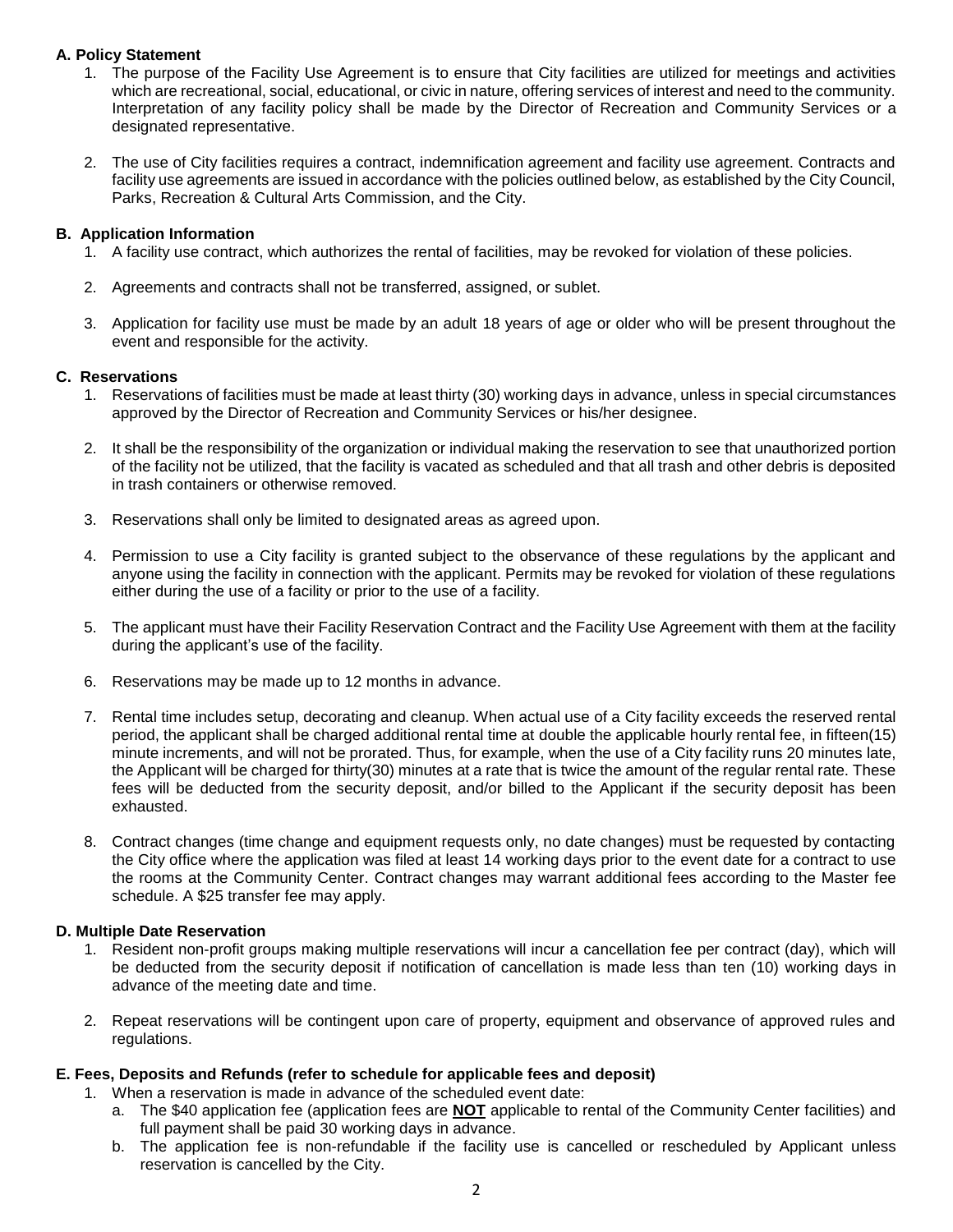- c. The application fee is separate and NOT applicable to the total facility rental fees when paid.
- d. The balance is due 30 days prior to the scheduled facility use
- e. If the "Balance Due" is NOT paid by 5:00pm on the due date (14 days in advance), your event is subject to cancellation and all fees paid will be retained.
- f. A \$10 refund fee applies to all refunds given.
- 2. When a reservation is made 30 days or less of the scheduled event date:
	- a. The application fee, all facility rental fees, and the security deposit will be required in full in order to reserve the facility.
	- b. A full refund of the security deposit may be given when the group complies with subsection "G" below and the appearance of the facility is substantially similar after the event to the condition of the facility before the event, at the discretion of the Director of Recreation and Community Services or his/her designee.
- 3. All applicable refunds and deposits will be made by check and mailed to the applicant two to four weeks following the event.

#### **F. Cancellations**

- 1. If the reservation is cancelled 15 business days or more prior to the event, the City will retain the \$40 application fee and a \$10 refund fee. However, all facility fees, including the security deposit, will be refunded.
- 2. If cancellation occurs 14 business days or less prior to the reservation date, the City will retain all application and facility rental fees, however the security deposit will be refunded minus a \$10 refund fee.
- 3. If the last day that your cancellation request is due falls on a holiday, we will accept your request on the next business day.
- 4. If the City cancels the reservation for City use or unforeseen circumstances, a full refund will be issued of all fees.

### **G. Security Deposit**

1. The City reserves the right to retain a portion of, or all of, the security deposit to cover loss, damage, or when the Applicant is non-compliant with the terms of use (i.e., exceeds the reserved rental period of the facility, facility is excessively dirty, etc.). Should the cost of recovery be more than the security deposit on hand, the Applicant is responsible for paying the difference and will be invoiced for such.

#### **H. Refunds**

- 1. A full refund of the security deposit may be given when the group fully complies with the Facility Use Agreement and the appearance of the facility is substantially similar after the event as it was before the event per the Director of Recreation and Community Services sole discretion.
- 2. All applicable refunds and deposits will be returned to the Applicant. Refunds for deposits will be issued two to four weeks following the event in the form of a check issued by the City. A \$10 refund fee will be applied to all refund requests regarding cancellations.

### **I. The Facility**

- 1. Facilities and equipment shall be left in the same condition as they were in prior to the activity.
- 2. Users of the facilities shall observe, obey and comply with all applicable City, County, State and Federal laws, rules and regulations. City facilities shall not be used for the purpose of advancing any doctrine or theory which is considered to be subversive under the Constitution of the United States of America. Violation of any portion of a facility use contract may result in loss of the security deposit and cancellation of the event.
- 3. Non-profit 501 (c) (3) groups may use the Facility for fundraising activities and charge entrance fees and collect donations provided that a detailed plan of the event, including the expenses, marketing plan and procedure for collecting fees, is submitted with the Facility Use Agreement. Proof of active non-profit status is required at the time of application. Private groups wishing to collect fees, donations or admission charges, or those using the Facility to market a product, give a presentation, or advertise their business, will be considered commercial users.
	- a. Any fundraising activities which include the exchange and/or transfer of money (such as gambling for cash prizes) are not permitted in the Community Center. Alternative reward options may be considered and should be discussed with Recreation Staff prior to event approval.
- 4. No glitter, rice, confetti, birdseed, or other similar materials may be used in any rooms at the Community Center. Decorations may not be affixed to the walls, doors, windows, window coverings, chairs, brick, wood, painted surfaces or hung from the ceiling. Fog machines, open flames, including candles, or helium balloons are not permitted. Outdoor barbeques are only permitted when pre-authorized by the City through the facility use application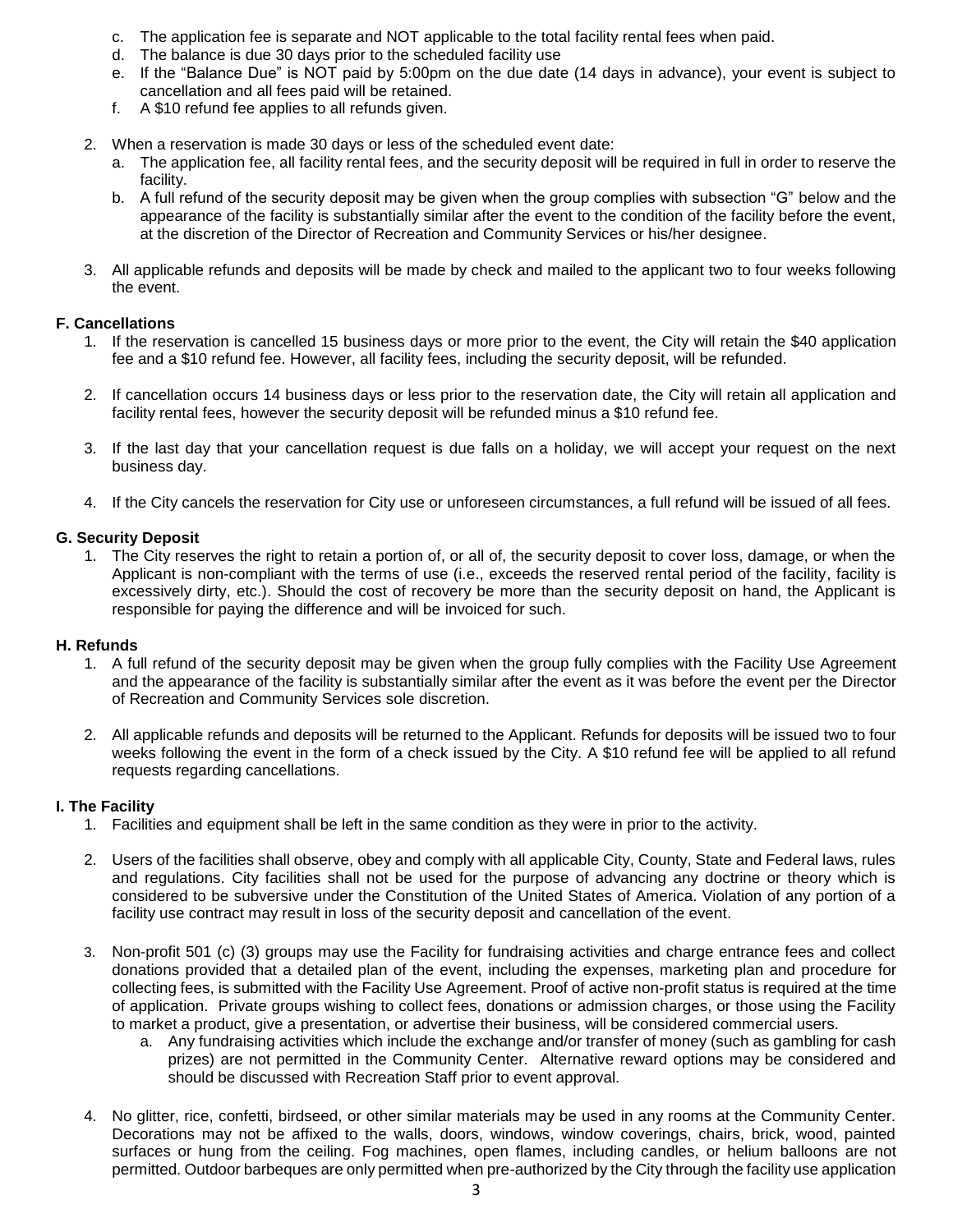process. It is suggested that the patron concentrate on tables and portable room decorations. City facilities are nonsmoking facilities and smoking is prohibited within 20 feet from any door or entrance.

5. If the facility fire alarm causes the Fire Authority to be summoned, and it is determined that the applicant or his/her guests were the cause, the full cost associated with the Fire Authority's services will be deducted from the security deposit. If this cost exceeds the amount of the security deposit, the applicant will be billed for the remaining cost of these services.

#### **J. Event Supervision**

- 1. City employees will be assigned to permitted activities and shall have complete authority over the facility, all equipment, participants, and activities, including the authority to request changes in activities or cessation of activities. Applicants, as permit holders, may consult with the City's employee(s) on duty during their use, in regard to their needs, if any.
- 2. Any non-alcoholic event exceeding 150 guests will require an event security on site for the event.
- 3. The applicant must be present during the entire rental period and must be available to review both a pre-activity and a post-activity checklist with a City employee. The only exception to this rule is when an honoree (i.e., bride and groom) is the applicant. In this case, the applicant must designate another attendee to review the checklists at the time that the room set up is submitted.

### **K. Supervision of Minors**

- 1. Groups composed of minors shall be supervised by at least one adult who is 18 years of age or older per 15 minors at all times.
- 2. Minors must remain in the rented facility room and shall not be allowed to roam unsupervised throughout the facility/outside.

### **L. Insurance, Liability, Loss & Damage**

- 1. As stated on the indemnification form, which is a part of the contract, the City shall not be liable for any injury to persons or loss or damage of group or individual property which occurs during the use of a City facility.
- 2. When alcoholic beverages are available for consumption at an event, full liquor liability premiums are to be acquired in addition to the general liability insurance and may be purchased through the City's special event liability group insurance policy at the time that the application is made for the rental of the facility. If insurance is purchased through an outside agency, proof must be provided at the time the application is made for the rental of the facility. The cost of the required liability insurance(s) shall be borne by the applicant.
- 3. If applicant chooses not to purchase the liability insurance through the City, evidence of required insurance must be provided 30 working days prior to scheduled event, no exceptions.
- 4. Applicants who rent the facility are financially responsible for any damages to property or loss of property, including City property. A fee equal to the total replacement cost for damaged items belonging to the City will be charged to the applicant, in addition to a charge for staff time incurred, and will be deducted from the security deposit. If such charges exceed the security deposit, the applicant will be billed. In addition, the City shall have the right to cancel any additional existing reservations by the applicant and to reject any further applications from the applicant until all charges have been paid.

#### **M. Glass Containers**

1. The use of glass bottles for beer, soft drinks or other beverages is prohibited. An exception will be made for champagne, wine and/or liquor being poured from the bar or at the tables by designated servers, when authorized by the City.

#### **N. Available Equipment & Set Up**

- 1. Rental of facilities may include banquet tables, round tables, and up to 200 chairs. A set up diagram is due no less than 30 business days prior to the event for the activity rooms.
- 2. Staff is not permitted to move any equipment/furnishings supplied by the applicant.
- 3. Due to limited space, storage for outside rentals will not be permitted.
- 4. Applicant may not bring in any equipment that cannot be easily carried or rolled into the facility. Equipment cannot be slid across the floor.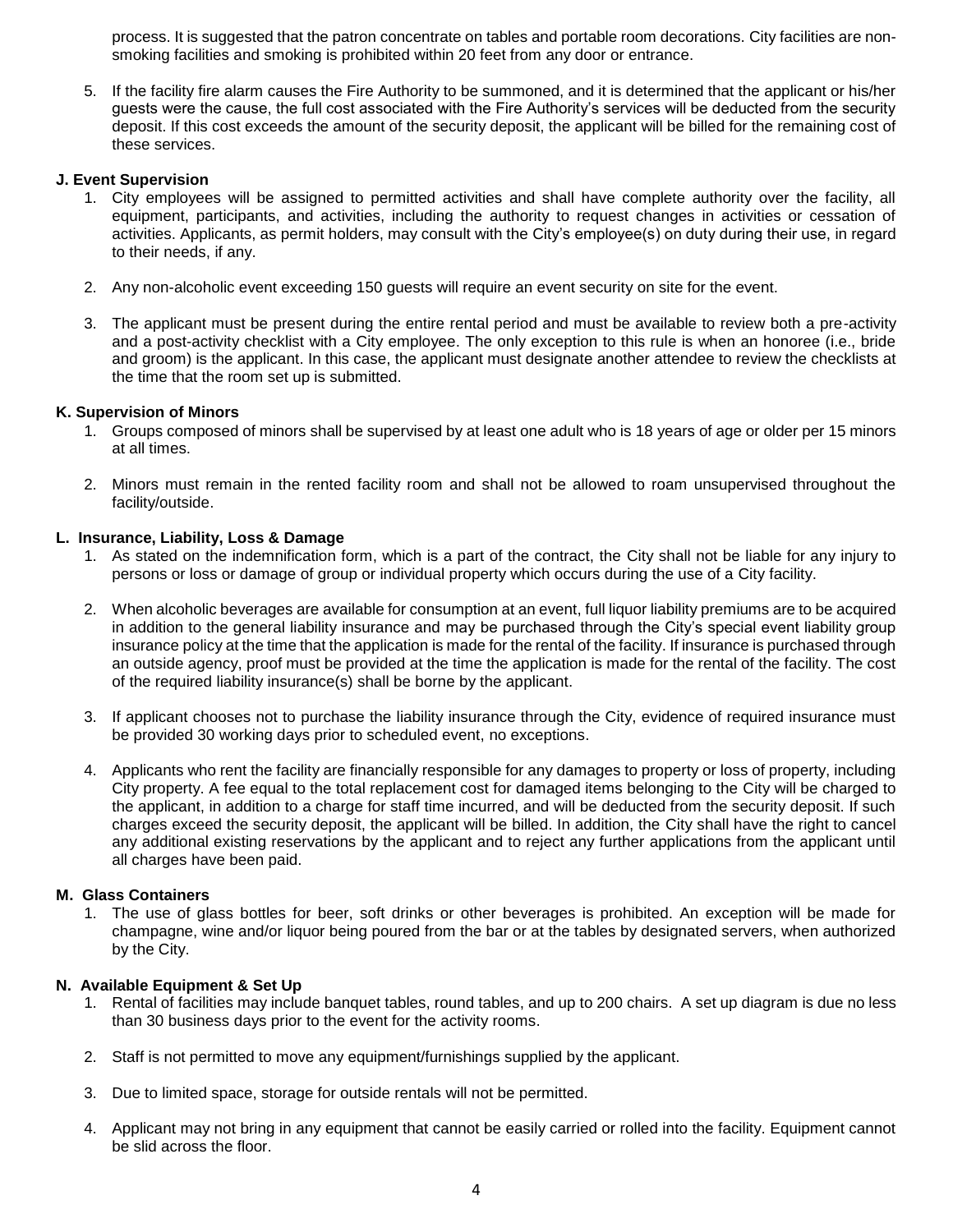# **O. Animals**

1. No animals (except for companion or guide dogs) will be allowed inside City facilities.

# **P. Vehicle Parking**

- 1. Vehicle parking is allowed in marked or authorized parking areas only.
- 2. Vehicles may not drive onto the sidewalk/park.

# **Q. Use of Alcohol**

- 1. The use of alcoholic beverages is by written permit only and must be requested at the time the facility use application is submitted. The City reserves the right to place restrictions on the use of alcoholic beverages in accordance with State law and these guidelines. "Alcohol use" means the presence of any beverage that contains any amount of alcohol.
- 2. When alcohol is served, there shall be a minimum of two/three security guards present at the facility at all times. In addition to the minimum two/three guards, one guard for every additional 50 guests beyond 140 guests three/four shall be required for the entire duration of the event, the final number will be determined by the Director of Recreation and Community Services based on set-up needs that match projected attendance. The applicant shall only use a security company from a City-approved list of bonded and licensed security companies possessing a City business license. The guards must arrive 30 minutes before guest arrival time and remain until the contract end time. One guard must be positioned at the entrance of the event and one guard positioned in the event area. The parking lot must be monitored every 30 minutes. The City requires a letter from the City-approved bonded and licensed security firm attesting to their employment at least 30 working days prior to the event. If security is not present at the time that alcohol is to be served, alcohol may not be served until the security arrives. The security guards shall have the authority to enforce all rules and regulations governing facility rentals. In the event that the Police are called, the cost of their services shall be deducted from the applicant's security deposit. The applicant will be billed for any costs exceeding the security deposit.
- 3. No alcoholic beverage shall be served to any person less than 21 years of age. Injuries caused to any person as a result of alcoholic beverages being served to or consumed by someone under the age of 21 while on the City's premises or as a result of alcohol being available on City premises, shall be the sole responsibility of the organization or individual renting the facility.
- 4. The distribution or consumption of alcoholic beverages shall be in compliance with all applicable laws. Anyone using City facilities shall be solely responsible for obtaining all required permits or licenses relating to the distribution and consumption of alcoholic beverages on the premises. Anyone distributing alcohol is prohibited from collecting any monetary tips.
- 5. Alcoholic beverages may only be served for a maximum of 6 consecutive hours and shall not be permitted during either decorating/set up or clean up times. A "last call" must take place an hour prior to the event end time indicated on the contract. Consumption of alcoholic beverages is restricted to the rented space only. Alcohol may only be served by an adult 21 years of age or older. If evidence is found that alcohol is being served that was not authorized by the City or to a minor, the Police will be notified and the event will be terminated and all fees and deposits will be forfeited.
- 6. Champagne and wine can only be opened in the kitchen, must be served and cannot be placed on individual tables. Alcohol cannot be consumed from its original container, unless the original container is an aluminum can, and must be served out of cups or glassware.
- **7.** Alcohol consumption is only allowed at the Los Alamitos Community, pursuant to an authorization issued by the City**. Sale of alcohol is not permitted.**

# **R. Selling of Alcohol**

1. Private parties, i.e., weddings, anniversaries, birthdays, meetings cannot sell alcohol.

### **S. Use of Community Center Kitchens**

1. The kitchen and its amenities (oven, stove, freezer, and refrigerator) within the Community Center are only available for use with a rental of the Large and Medium Rooms. Please bring ice chest to keep drinks cold as refrigerated space is limited.

### **T. Food, Beverages and Entertainment**

1. Stains from food and beverages that require professional cleaning, which will result in additional expense to the City, will be charged directly to the applicant.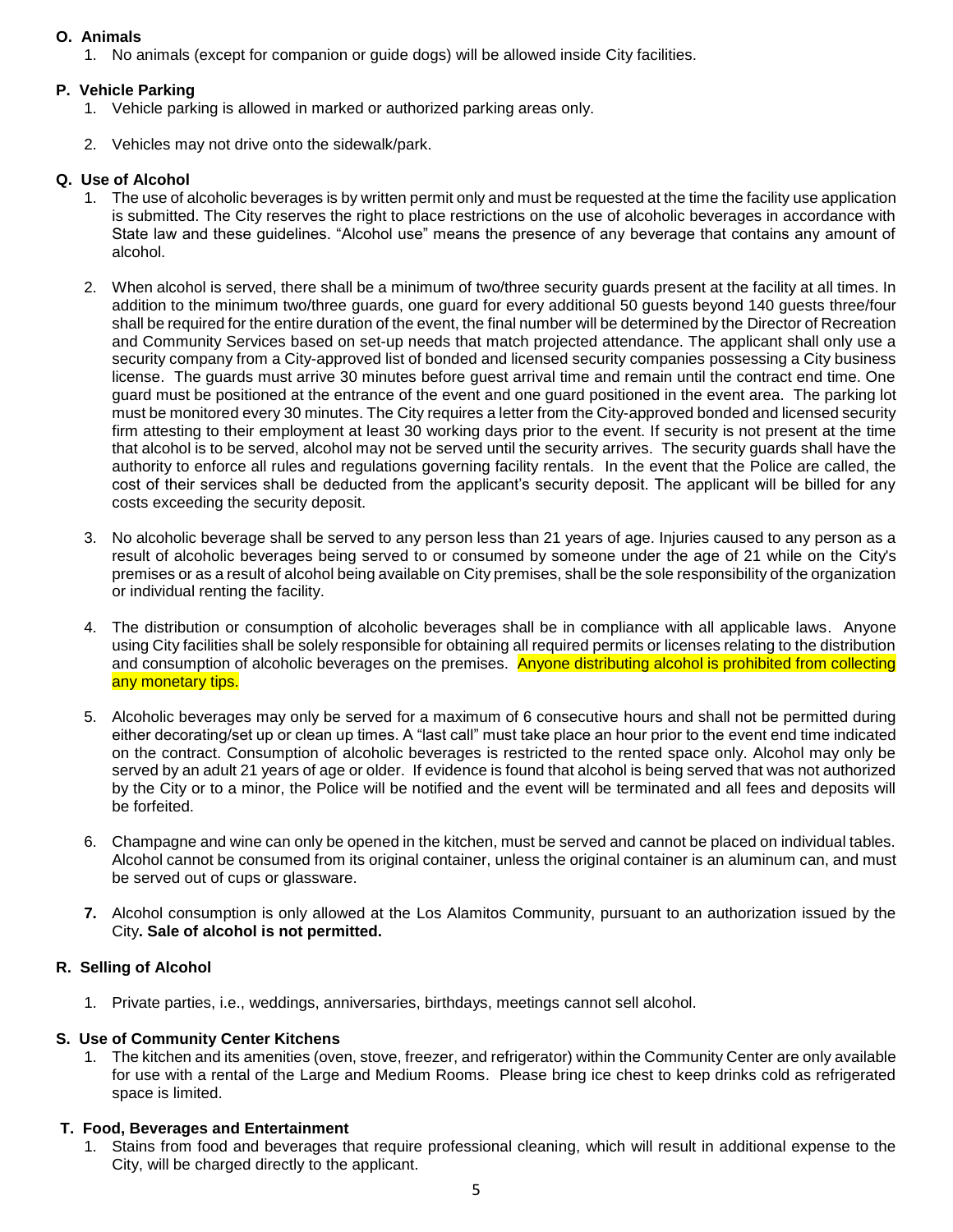- 2. Tubs used to hold drinks must be kept in the kitchen or on a table with towels surrounding the tub to absorb condensation. Tubs shall not be placed on the floor in the event room.
- 3. Caterers, Entertainers and DJ's being hired to work during facility rentals are required to obtain a business license from the City.
- 4. Food and/or beverages are not allowed in the lobby areas.

### **U. Facility Clean Up Procedures**

- 1. At least 60 minutes of cleanup time is required for rental of all other rooms.
- 2. All decorations and catering equipment must be removed and taken away and all trash must be placed in the trash bins as directed by staff.
- 3. The oven, stove, and refrigerator are available for use during the rental time and must be returned to the same condition as found.
- 4. All tables, chairs, counter tops, sinks, refrigerators or freezers used must be cleared and wiped down to ensure cleanliness of the facility after use.
- 5. Any food, beverages or any other items left in the facility will be disposed of.
- 6. Please bring cleaning materials such as dish soap, sponges, towels to wipe down all surfaces and trash bags.

#### **V. All Facilities**

- 1. City staff is not allowed to accept or sign for any deliveries. If a delivery is made, the City and staff are not responsible for delivered items. Items cannot be left in the facility at the conclusion of the event and must be removed prior to vacating the facility.
- 2. Applicant must limit the number of guests to the amount specified on the contract underestimated attendance. The number of guests includes band members, caterer and guests. Attendance numbers larger than that stated on the contract may result in the event being terminated early, as directed by City staff. Prior to terminating an event for this reason, City staff will bring this issue to the attention of the applicant to provide applicant with the opportunity to remedy the situation.

#### **W. Community Center**

- 1. Moon bounces are not permitted.
- 2. Food and/or beverages may not be served and are not allowed in the lobby area.
- 3. The lobby may only be used for check-in tables at the beginning of the event and for no other purposes.

I have read these rental policies in its entirety and understand that non-compliance may result in the cancellation of this reservation and/or non-return of deposit fees.

\_\_\_\_\_\_\_\_\_\_\_\_\_\_\_\_\_\_\_\_\_\_\_\_\_\_\_\_\_\_\_\_\_\_\_\_\_\_\_\_\_\_\_\_\_\_\_\_\_\_\_\_\_\_\_\_\_\_ \_\_\_\_\_\_\_\_\_\_\_\_\_\_\_\_\_\_\_\_\_\_\_\_\_\_\_\_\_\_\_\_

Signature Date **Date**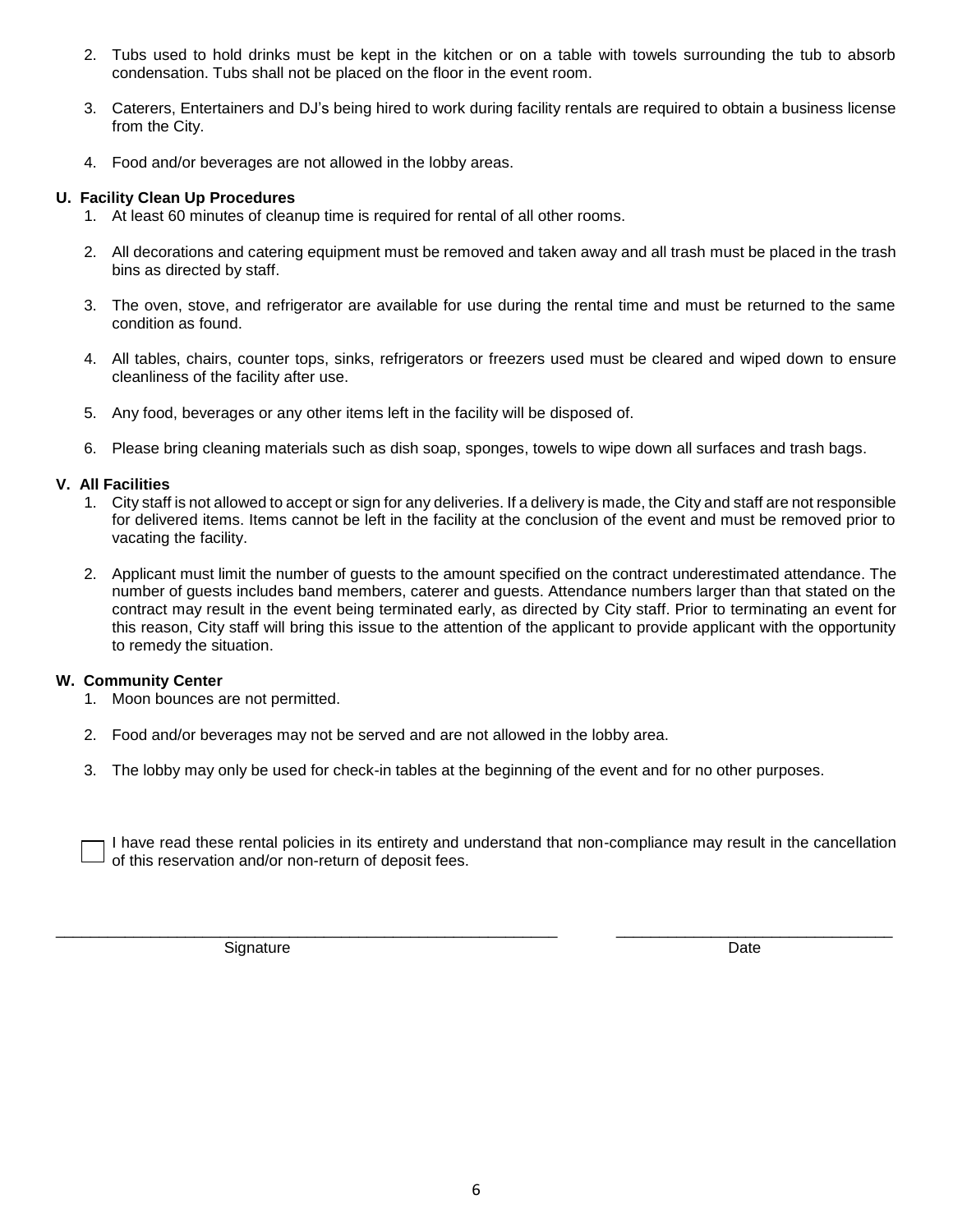Los Alami Creating Quality of S

#### LOS ALAMITOS COMMUNITY CENTER RENTAL FEES 10911 Oak Street, Los Alamitos, CA 90720, Phone: (562) 430-1073 Fax: (562) 594-9657 Office Hours: Monday – Thursday, 7:30 a.m. - 5:30 p.m. \*\*Facility rental hours: Monday-Sunday: 8:00 a.m. to 11:00 p.m.

| Category | Facility                             | Cost/Hr. | Cost/Hr.        | Cost/Hr.     | Cost/Hr.     | Security | Security  |
|----------|--------------------------------------|----------|-----------------|--------------|--------------|----------|-----------|
|          |                                      | Resident | Resident        | Non-Resident | Non-Resident | Deposit  | Deposit   |
|          |                                      | Regular  | <b>Extended</b> | Regular      | Extended     |          | w/Alcohol |
|          |                                      |          |                 |              |              |          |           |
| Cat. II  | Small Activity Room (1,200 sq. ft)   | \$30     | \$45            | \$45         | \$60         | \$100    | \$200     |
|          | Medium Activity Room (2,400 sq. ft.) | \$40     | \$55            | \$55         | \$70         | \$150    | \$250     |
|          | Large Activity Room (3,600 sq. ft.)  | \$40     | \$55            | \$65         | \$80         | \$150    | \$250     |
|          | Craft Room                           | \$30     | \$45            | \$45         | \$60         | \$100    | $---$     |
|          | Lounge                               | \$30     | \$45            | \$40         | \$55         | \$100    | ---       |
|          | <b>Council Chambers</b>              | \$30     | \$45            | \$45         | \$60         | \$100    |           |
|          |                                      |          |                 |              |              |          |           |
| Cat. III | Small Activity Room (1,200 sq. ft)   | \$45     | \$60            | \$60         | \$75         | \$100    | \$200     |
|          | Medium Activity Room (2,400 sq. ft.) | \$65     | \$80            | \$80         | \$95         | \$150    | \$250     |
|          | Large Activity Room (3,600 sq. ft.)  | \$85     | \$100           | \$100        | \$115        | \$150    | \$250     |
|          | Craft Room                           | \$45     | \$60            | \$60         | \$75         | \$100    | ---       |
|          | Lounge                               | \$45     | \$60            | \$45         | \$60         | \$100    | ---       |
|          | <b>Council Chambers</b>              | \$45     | \$60            | \$60         | \$75         | \$100    |           |
|          |                                      |          |                 |              |              |          |           |
| Cat. IV  | Small Activity Room (1,200 sq. ft)   | \$80     | \$95            | \$95         | \$110        | \$100    | \$200     |
|          | Medium Activity Room (2,400 sq. ft.) | \$105    | \$120           | \$120        | \$135        | \$150    | \$250     |
|          | Large Activity Room (3,600 sq. ft.)  | \$130    | \$145           | \$145        | \$160        | \$150    | \$250     |
|          | Craft Room                           | \$80     | \$95            | \$95         | \$110        | \$100    | ---       |
|          | Lounge                               | \$80     | \$95            | \$95         | \$110        | \$100    | ---       |
|          | <b>Council Chambers</b>              | \$80     | \$95            | \$95         | \$110        | \$100    |           |

\*All fees are subject to change. Fees determined based on fee study.

\*All room rentals require general liability insurance.

# **Security Deposit Refundable After Event**

SECURITY DEPOSITS ARE IN ADDITION TO THE ABOVE FEES (Deposits are refundable provided all City Policies, Regulations, and Ordinances are adhered to.

Liquor Liability Insurance: Serving Alcohol (Separate from general liability insurance) Security Guards: Approximate Number 1 Guard Per 50 Guests With a Minimum 2-4 depending on type of event

**Assessment of Fees: Normal** Operating Hours are defined as Monday through Thursday, 8 am to 5:00 p.m. **Extended** Operating Hours are defined as Monday through Thursday after 5:00 p.m., Friday, Saturday and Sunday 8:00 a.m. to 11:00 p.m. **Additional Fees:** White Resin Chairs **1988 1200** White Resin Chairs **\$2.00**/chair Kitchen Use  $$40.00/event$  date Podium **1990 1991 1992 1993 1993 1993 1993 1993 1993 1994 1995 1996 1995 1996 1995 1996 1996 1996 1996 1996 1996 1996 1996 1996 1996 1996 1996 1996 1996 1996 1996** Set Up and Tear-down (by Center Staff) \$60/hour add'l Stage (20 feet by 8 feet) \$100 Linens (Limited colors available max 8 rounds) \$10/linen PA System (Not including hourly staff fee) \$50 Carnival Games  $$10/game$ Canopies (pending availability)  $$10/canopy$ Damage/Replacement Fees (Invoiced after use) New Replacement Cost **(PLEASE NOTE THAT TABLES AND STANDARD BANQUET CHAIRS ARE INCLUDED IN THE HOURLY FACILITY RENTAL FEE. ADDITIONAL HOURS MAY BE CHARGED FOR EQUIPMENT SET UP AS REQUIRED.)**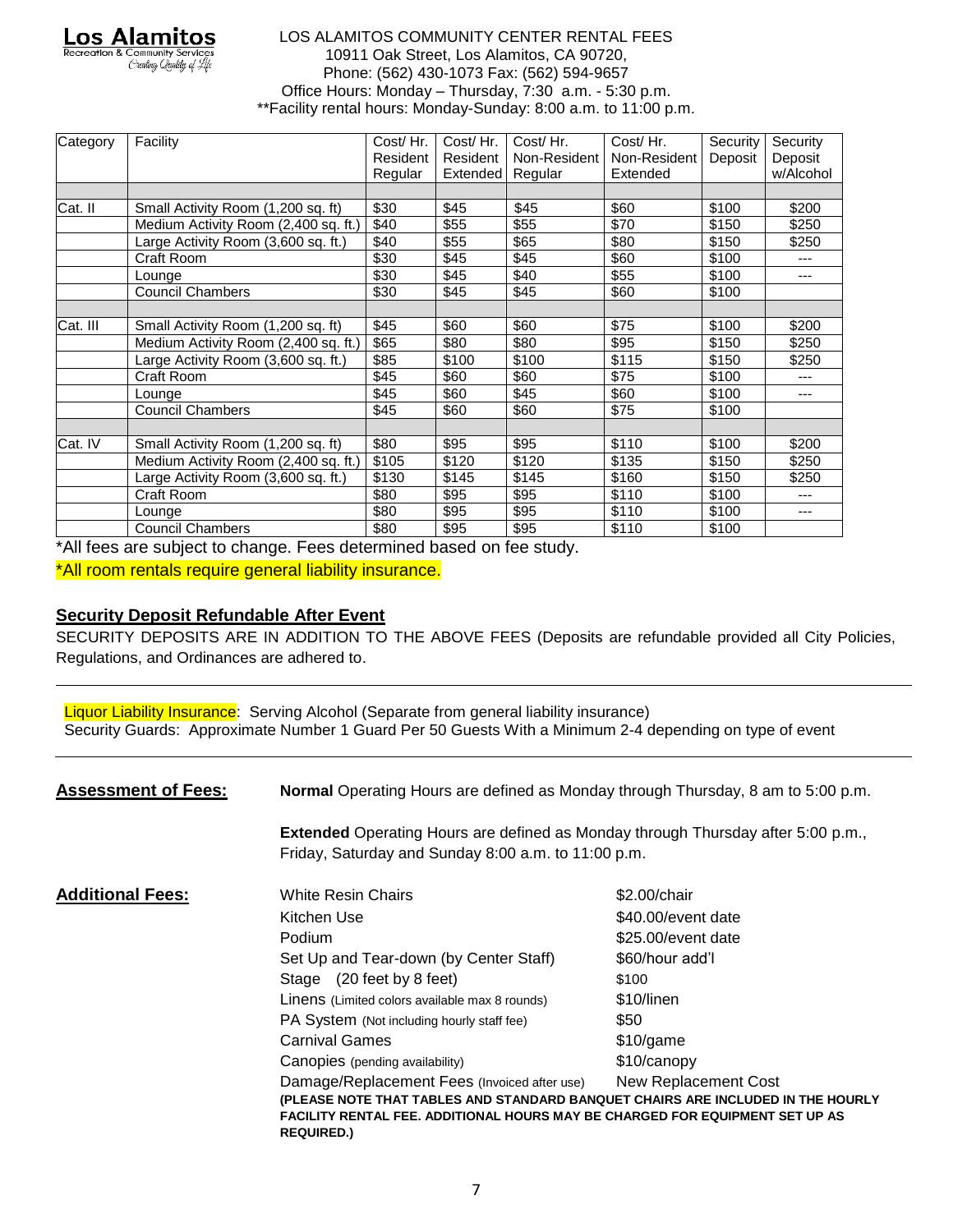Reservations will not be taken for most major holidays & major City Events (including but not limited to):

Weekend of Art in Los Alamitos Spring Carnival Easter Sunday Teen Expo Senior Prom 4<sup>th</sup> of July Serve Los Al Race Los Al/Street Fair Trunk or Treat Thanksgiving Day Day after Thanksgiving Winter Wonderland Christmas Eve Christmas Day New Year's Eve New Year's Day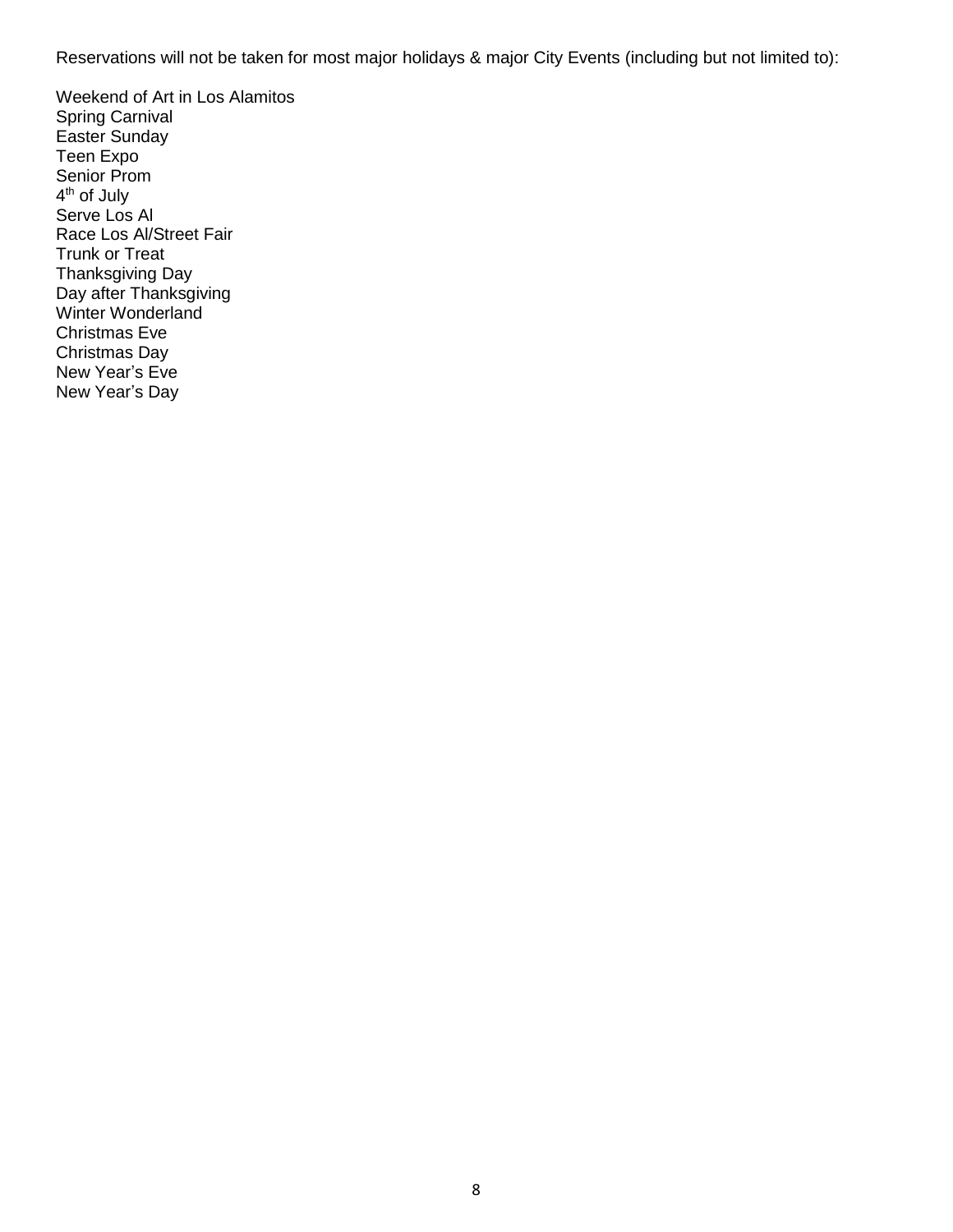| LOS ALAMITOS RECREATION AND COMMUNITY SERVICES<br>Los Alamitos<br>COMMUNITY CENTER - FACILITY RESERVATION WORKSHEET<br><b>Recreation &amp; Community Services</b><br>Creating Quality of Life                                                                                                                                                                                                                                                                                                                                                               | (Office Use Only)<br><b>Application Rcvd:</b> |                         |                         |  |           |  |  |  |
|-------------------------------------------------------------------------------------------------------------------------------------------------------------------------------------------------------------------------------------------------------------------------------------------------------------------------------------------------------------------------------------------------------------------------------------------------------------------------------------------------------------------------------------------------------------|-----------------------------------------------|-------------------------|-------------------------|--|-----------|--|--|--|
| (Please print and fill out completely)<br><b>Reservation Date:</b><br>Classification:<br>LOS ALAMITOS COMMUNITY CENTER:                                                                                                                                                                                                                                                                                                                                                                                                                                     |                                               |                         |                         |  |           |  |  |  |
| Resident                                                                                                                                                                                                                                                                                                                                                                                                                                                                                                                                                    |                                               | Non-Resident            |                         |  |           |  |  |  |
| Small Activity Room                                                                                                                                                                                                                                                                                                                                                                                                                                                                                                                                         |                                               | Lounge                  | Craft Room              |  |           |  |  |  |
| <b>Medium Activity Room</b>                                                                                                                                                                                                                                                                                                                                                                                                                                                                                                                                 |                                               | w/Alcohol               | w/o Alcohol             |  |           |  |  |  |
| Large Activity Room                                                                                                                                                                                                                                                                                                                                                                                                                                                                                                                                         |                                               | w/Kitchen               | w/o Kitchen             |  |           |  |  |  |
| Rental START time: _______ AM/PM<br>Event START time: _______AM/PM                                                                                                                                                                                                                                                                                                                                                                                                                                                                                          |                                               |                         |                         |  |           |  |  |  |
| <b>Rental END</b> time: AM/PM<br><b>Event END</b><br>time: ________AM/PM<br>REMEMBER: Room fees are based on consecutive hours starting from your RENTAL start time to your RENTAL end time. The time you<br>indicated as your RENTAL start time will be the time you will be allowed to enter the room (NO EXCEPTIONS). One hour of clean up<br>time is required for the Activity Rooms at the Community Center; 1/2 hour is required for the Meeting, Lounge and Craft Rooms. The facility<br>must be vacated by the RENTAL end time for the reservation. |                                               |                         |                         |  |           |  |  |  |
|                                                                                                                                                                                                                                                                                                                                                                                                                                                                                                                                                             |                                               |                         |                         |  |           |  |  |  |
|                                                                                                                                                                                                                                                                                                                                                                                                                                                                                                                                                             |                                               |                         |                         |  |           |  |  |  |
| Street/City/Zip Code<br>Day Phone: (120) 2020 2020 Evening Phone: (2002) 2020 2020 2021 Phone: (2002) 2020 2021 2021 2022 2021 2021 20                                                                                                                                                                                                                                                                                                                                                                                                                      |                                               |                         |                         |  |           |  |  |  |
|                                                                                                                                                                                                                                                                                                                                                                                                                                                                                                                                                             |                                               |                         |                         |  |           |  |  |  |
|                                                                                                                                                                                                                                                                                                                                                                                                                                                                                                                                                             |                                               |                         |                         |  |           |  |  |  |
|                                                                                                                                                                                                                                                                                                                                                                                                                                                                                                                                                             |                                               |                         |                         |  |           |  |  |  |
|                                                                                                                                                                                                                                                                                                                                                                                                                                                                                                                                                             |                                               | Street/City/Zip Code    |                         |  |           |  |  |  |
|                                                                                                                                                                                                                                                                                                                                                                                                                                                                                                                                                             |                                               |                         |                         |  |           |  |  |  |
| Estimated Attendance: ____________ Fundraising Event: (non-profit only)   YES                                                                                                                                                                                                                                                                                                                                                                                                                                                                               |                                               |                         |                         |  | <b>NO</b> |  |  |  |
|                                                                                                                                                                                                                                                                                                                                                                                                                                                                                                                                                             |                                               |                         |                         |  |           |  |  |  |
| 1. Open to the public?   YES   NO                                                                                                                                                                                                                                                                                                                                                                                                                                                                                                                           |                                               |                         |                         |  |           |  |  |  |
| Will alcoholic beverages be served?     YES<br>2.                                                                                                                                                                                                                                                                                                                                                                                                                                                                                                           |                                               | <b>NO</b>               |                         |  |           |  |  |  |
|                                                                                                                                                                                                                                                                                                                                                                                                                                                                                                                                                             |                                               |                         |                         |  |           |  |  |  |
| 3. Alcohol will be served: From: ___________AM/PM To: __________AM/PM<br><b>REMEMBER:</b><br>(1) The SALE of alcohol is <b>NOT</b> permitted; (2) Alcohol can only be served for a maximum of 6 consecutive hours; (3) Alcohol may<br>NOT be served during your decorating or clean up time; (4) You must purchase additional liability insurance if alcohol is served; (5)<br>Alcohol is NOT permitted outside of the rented room(s); and (6) Consumption of alcohol must end 1 hour prior to conclusion of event.                                         |                                               |                         |                         |  |           |  |  |  |
| 5. Will a catering service be used:                                                                                                                                                                                                                                                                                                                                                                                                                                                                                                                         | $\vert \vert$                                 | <b>YES</b><br>$\Box$ NO |                         |  |           |  |  |  |
|                                                                                                                                                                                                                                                                                                                                                                                                                                                                                                                                                             |                                               |                         |                         |  |           |  |  |  |
| OFFICE USE ONLY<br><b>FEES</b>                                                                                                                                                                                                                                                                                                                                                                                                                                                                                                                              |                                               |                         |                         |  |           |  |  |  |
| Room Fees:                                                                                                                                                                                                                                                                                                                                                                                                                                                                                                                                                  |                                               | \$                      | Staff Set-Up            |  | \$        |  |  |  |
| <b>Extra Hours</b>                                                                                                                                                                                                                                                                                                                                                                                                                                                                                                                                          |                                               | \$                      | <b>Staff Tear Down</b>  |  | \$        |  |  |  |
| Liability Insurance:                                                                                                                                                                                                                                                                                                                                                                                                                                                                                                                                        |                                               | \$                      | Sub Total:              |  | \$        |  |  |  |
| Canopies (pending availability)                                                                                                                                                                                                                                                                                                                                                                                                                                                                                                                             |                                               | \$                      | <b>Security Deposit</b> |  | \$        |  |  |  |
| Stage (8' by 20')                                                                                                                                                                                                                                                                                                                                                                                                                                                                                                                                           | \$100/event                                   | \$                      |                         |  |           |  |  |  |
| Linens<br>PA System                                                                                                                                                                                                                                                                                                                                                                                                                                                                                                                                         | \$10/linen<br>\$50/event                      | \$<br>\$                | <b>TOTAL FEES:</b>      |  | \$        |  |  |  |
| <b>Carnival Games</b>                                                                                                                                                                                                                                                                                                                                                                                                                                                                                                                                       | \$10/game                                     | \$                      | <b>BALANCE DUE</b>      |  | \$        |  |  |  |
|                                                                                                                                                                                                                                                                                                                                                                                                                                                                                                                                                             |                                               |                         |                         |  |           |  |  |  |
| <b>Application Fee Received</b>                                                                                                                                                                                                                                                                                                                                                                                                                                                                                                                             | <b>CASH</b>                                   | <b>VISA</b><br>MC       | CHECK#<br><b>DISC</b>   |  | Receipt # |  |  |  |
| <b>CASH</b><br><b>VISA</b><br><b>MC</b><br><b>DISC</b><br>CHECK#<br><b>Balance Payment Received</b><br>Receipt #                                                                                                                                                                                                                                                                                                                                                                                                                                            |                                               |                         |                         |  |           |  |  |  |
| Credit Card #:<br>CVV:                                                                                                                                                                                                                                                                                                                                                                                                                                                                                                                                      |                                               |                         |                         |  |           |  |  |  |
| Customer Signature:<br>Date:                                                                                                                                                                                                                                                                                                                                                                                                                                                                                                                                |                                               |                         |                         |  |           |  |  |  |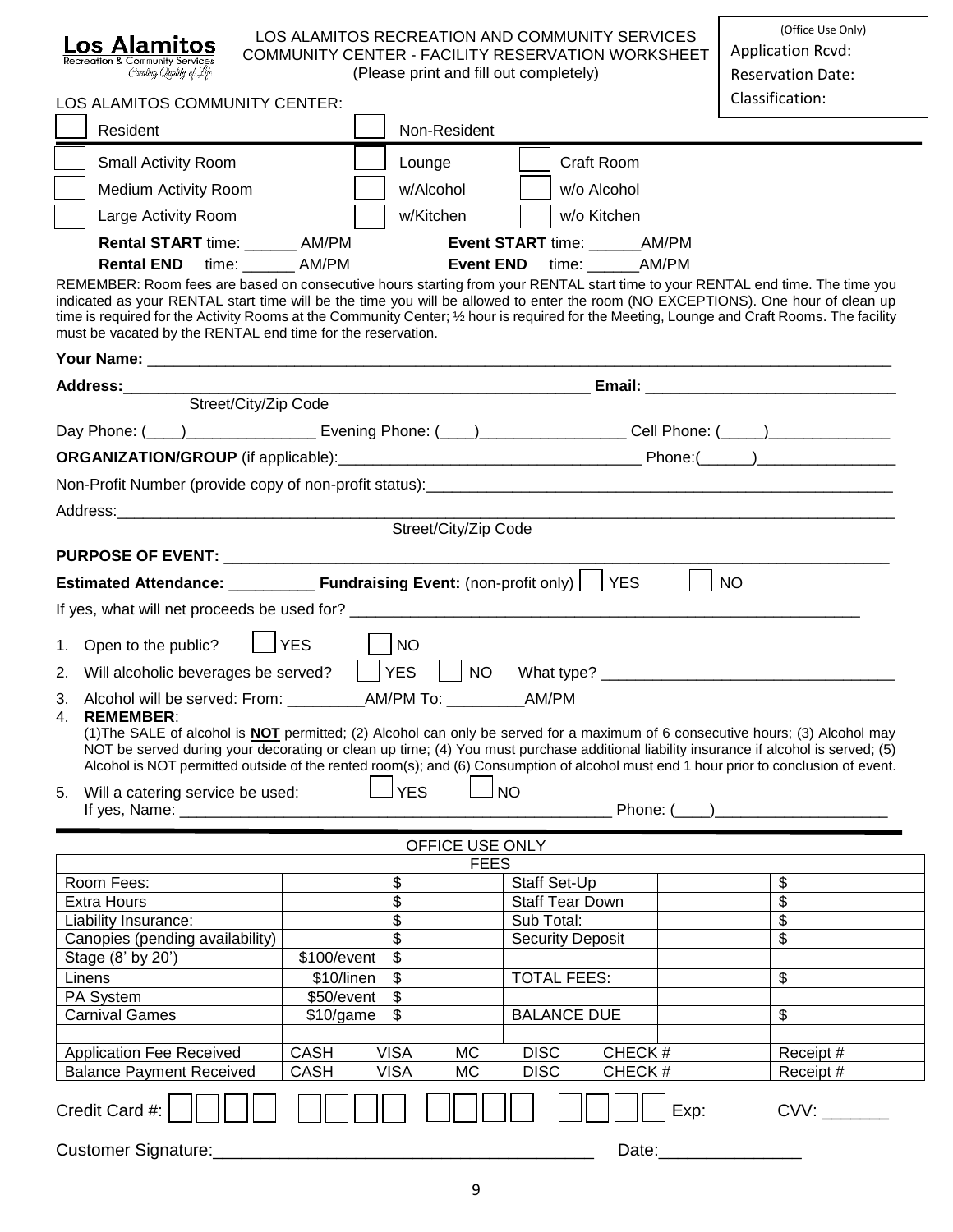# City of Los Alamitos Recreation and Community Services 10911 Oak Street, Los Alamitos, CA 90720 (562) 430-1073 **USE OF CITY FACILITIES INDEMNIFICATION**

**Los Alamitos Recreation & Community Services** 

Creating Quality of Life

Use of City Facilities Indemnification: I, \_\_\_\_\_\_\_\_\_\_\_\_\_\_\_\_\_\_\_\_\_\_\_\_\_\_\_, hereby certify that I am authorized to sign contracts on my own behalf or that of the organization listed herein which I represent. I further certify that I have read and understand the rules, agreements, conditions, and terms of the City of Los Alamitos Application for use of City Facilities. In consideration for my or my organization's use of the facilities and/or property owned or operated by the City as listed below, I, the undersigned, hereby agree on behalf of myself and/or my organization, if any, as follows:

- 1. This reservation contract is issued in accordance with the policies outlined in the Facility Use Agreement, as established by the City. I understand that ALL reservation forms **MUST BE SIGNED** before consideration of use approval, that **SUBMISSION OF A RESERVATION REQUEST DOES NOT CONSTITUTE APPROVAL**, and that a copy of my application will be returned to me after approval or denial.
- 2. I hereby agree that I, my heirs, executors, and assigns, the organization's members and guests and their heirs, executors and assigns will not make claim against, sue, attach the property of, or prosecute the City and its employees, officers, officials, volunteers, agents, and contractors for emotional distress, bodily injury, or death to myself or the organization's members or guests, or property damage arising out of any actions, including negligent acts, by any employees, officers, officials, volunteers, agents, and contractors in connection with my participation in this activity.
- 3. In addition, I hereby release and discharge the City of Los Alamitos and its employees, officers, officials, volunteers, boards, departments, agents, and contractors from all actions, claims, or demands I, my heirs, distributes, guardians, legal representatives, or assigns now have, or may hereafter have, for emotional distress, bodily injury, or death to myself or property damage resulting from my participation in the activities conducted pursuant to this proposed use of a City facility.
- 4. In the event of a facility cancellation by the group/person, a charge will be deducted from fees and/or deposit monies collected, as outlined in the Facility Use Agreement.
- 5. **Release, Waiver and Assumption of Risk -** I fully understand that my/my child's participation in the events/programs/classes/facility/field and park shelter rentals listed below, exposes me/my child/guests to the risk of personal injury, death or property damage. I hereby acknowledge that I/my child/guests am/is voluntarily participating in this events/programs/classes/facility/field and park shelter rentals and agree to assume any such risks. I hereby release, discharge and agree not to sue the City of Los Alamitos or LAUSD or Military Department of the State of California and each of their respective officers, agents, employees, representatives, board members, volunteers and sponsors for any injury, death or damage to or loss of personal property arising out of, or in connection with my/my child's/ guests participation in the event/program/class/facility/field and park shelter rentals from whatever cause, including the active or passive negligence of City of Los Alamitos or LAUSD or Military Department of the State of California and each of their respective officers, agents, employees, representatives, board members, volunteers and sponsors, or any other participants in the events/programs/classes/facility/field and park shelter rentals. The parties to this agreement understand that this document is not intended to release any party from any act or omission of "gross negligence," as that term is used in applicable case law and/or statutory provision. In consideration for being permitted to participate in the event/program/class, I hereby agree, for myself, my heirs, administrators, executors, assigns, and agents that I shall indemnify and hold harmless City of Los Alamitos or LAUSD or Military Department of the State of California and each of their respective officers, agents, employees, representatives, board members, volunteers and sponsors, from any and all claims, demands, actions or suits arising out of or in connection with my participation in the event/program/class. I also grant my irrevocable right and permission with respect to photographs, videos, motion pictures, and/or sound recordings being taken of myself/my child/guests. I further certify that said person/minor is in good health and has no physical or other impediment which would endanger him/her from participating in such an activity. I hereby consent to any x-ray, examination, anesthetic, medical or surgical diagnosis or treatment and hospital care to be rendered to myself/my child by a physician or hospital selected by staff for any injury or incident arising out of or connect with this event/program/class. The City of Los Alamitos has put into place preventative measures and protocols to protect program participants from the spread of COVID-19; however, the City of Los Alamitos cannot guarantee that you or your child will not become infected with COVID-19. Further, attending the recreation program could increase your risk and your child's risk of contracting COVID-19. By signing this Liability Release and Assumption of Risk, I acknowledge the contagious nature of COVID-19 and voluntarily assume the risk that my child and I may be exposed to or infected by COVID-19 by attending the recreation program and that such exposure or infection may result in personal injury, illness, permanent disability, and death. I understand that the risk of becoming exposed to or infected by COVID-19 at the recreation program may result from the actions, omissions, or negligence of myself and others, including, but not limited to, the City of Los Alamitos, its officers, agents, and employees, and other program participants and their families. I voluntarily agree to assume all the foregoing risks and accept sole responsibility for any harm, injury,